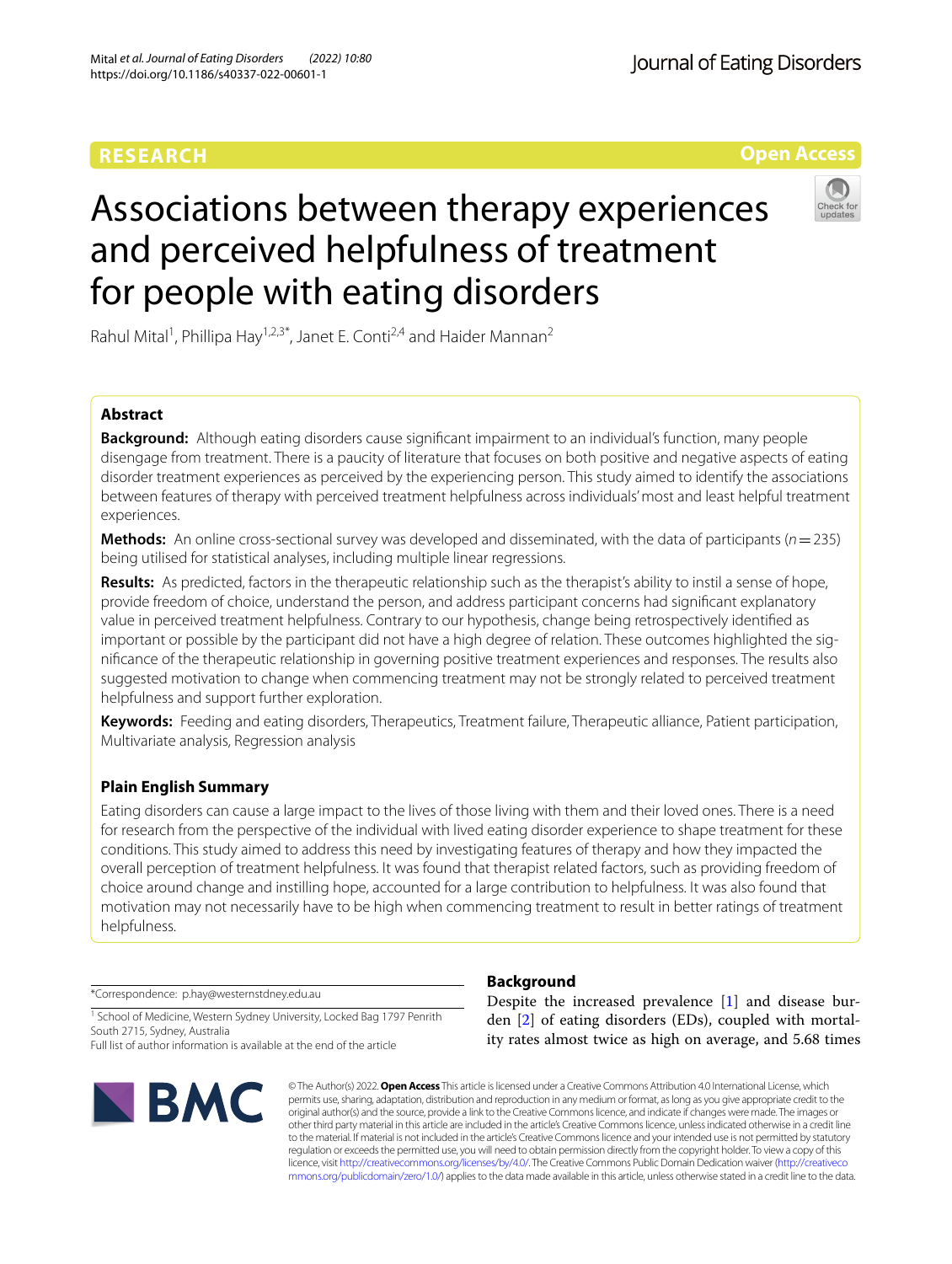higher in anorexia nervosa (AN) [[3](#page-7-2)], many people do not seek treatment [\[4](#page-8-0)] and for those who do, attrition rates are high  $[5]$  $[5]$ . Thus, there is ongoing need for research into understanding treatment from the perspective of those with a lived ED experience, particularly the discernment of what works, and for whom, in ED psychotherapy treatments. This research has scope to provide direction into enhancing current treatment approaches and therapeutic engagement to improve treatment outcomes and reduce the sequelae of EDs.

An important factor that contributes to treatment engagement and enhances outcomes and experience, is a collaborative therapeutic approach where therapists take into account the preferences of the experiencing person [[6\]](#page-8-2). It enables the conceptualisation of a shared treatment framework that facilitates a sense of personal agency within the individual. A cross-national investigation for ED services treatment demonstrated that major barriers to treatment involved the fear of not being able to voice concerns, and not having treatment choices and autonomy  $[7]$  $[7]$ . This concern was echoed in a study where individuals with a former AN diagnosis identifed the importance of collaboration, including in the formulation of shared goals and in the defnition of recovery [\[8](#page-8-4)].

There is a paucity of meta-analyses focusing specifically on client preferences and treatment outcomes in eating disorders, however, there have been several metaanalyses that have explored more broadly the infuence of accommodation of client preferences on psychotherapy outcomes [\[9](#page-8-5)]. For example, a meta-analysis of pooled data from 35 studies on psychotherapy outcomes found that when patient preferences were accommodated that the odds ratio was 0.59 for treatment attrition and the Cohen's d was 0.31 for associated treatment outcomes  $[10]$  $[10]$ . This result was consistent across client characteristics and treatment duration [\[11](#page-8-7)]. A further meta-analysis that utilised the data of 186 comparative trials found that both treatment refusal and premature treatment termination were linked with a non-preferred treatment modality  $[12]$  $[12]$  $[12]$ . This finding is consistent with Lindhiem, Bennett [\[13](#page-8-9)]'s meta-analysis, which found that clients who were involved in the decision-making process of their treatment had signifcantly higher rates of treatment completion. In light of this research, Swift et al. [[14](#page-8-10)] has postulated that accommodating for preference may enhance motivation and thus be the explanation for better treatment outcomes. To increase understanding of the role of collaborative care in the treatment of eating disorders, further research is indicated.

Therapeutic alliance embodies the relational bond and the "goodness of ft" between the individual and therapist that is established through collaborative therapeutic work, mutual trust, empathy and hope [\[15](#page-8-11)]. A strong therapeutic alliance has been shown to be a positive predictive factor in improvement for ED symptomology [[16–](#page-8-12)[22\]](#page-8-13). Less understood is the relationship between the quality of the therapeutic alliance and perceived treatment helpfulness and its contribution to a recoveryoriented, person-centred approach as recommended in guidelines [[23\]](#page-8-14). In broader psychotherapy contexts, the therapeutic relationship has been found to account for at least as much of client improvement as treatment method selection [\[24](#page-8-15)]. In a qualitative metasynthesis, individuals with a lived experience of AN preferred treatments in which the therapist treated them holistically and believed in their ability to re-establish sustainable identities beyond their diagnosis  $[25]$ . This represents a core component of the therapeutic relationship and is an under-researched area in the feld: the examination of the treating therapist's ability to instil a sense of hope within the individual.

Motivation to change implies the intention or belief to change one's behaviour, and is another aspect that impacts treatment engagement. Keski-Rahkonen and Tozzi [\[26](#page-8-17)] postulated that the value of treatment is conditional on the person's individual desire to change. Furthermore, systematic reviews [\[5](#page-8-1), [27](#page-8-18)] found that lower levels of motivation are associated with higher rates of premature treatment discontinuation and chronicity of disease. When an individual is not ready to engage in treatment due to low motivation, adverse treatment outcomes may ensue. Although numerous studies [[28–](#page-8-19)[31](#page-8-20)] highlight the importance of motivation in determining treatment outcomes, there is a lack of empirical research on the importance of the individual's intrinsic motivation at the time of commencing treatment with later perceived treatment helpfulness.

Dawson, Rhodes [[32\]](#page-8-21) suggests that intervention research has generally adopted the medical model, focussed on symptom amelioration. Newer evidence has suggested that there should be a focus on the process of treatment [[25](#page-8-16)] from the perspective of the treatment recipient and overall perceived helpfulness as the outcome of interest [[16\]](#page-8-12). A randomised controlled trial (RCT) that explored the subjective evaluation of outpatient treatment for AN, highlighted the importance for future research to explore predictors including therapeutic alliance, therapists' characteristics, expectations of therapy and self-evaluated therapy success [[33\]](#page-8-22). The same study concluded that objective treatment outcome in adolescent outpatients did not accurately predict treatment satisfaction, further emphasising the need for the present study. Most understanding of ED treatment efficacy is based on RCTs in specialist treatment environments, while little is known about how treatment is experienced more broadly in real world settings. There is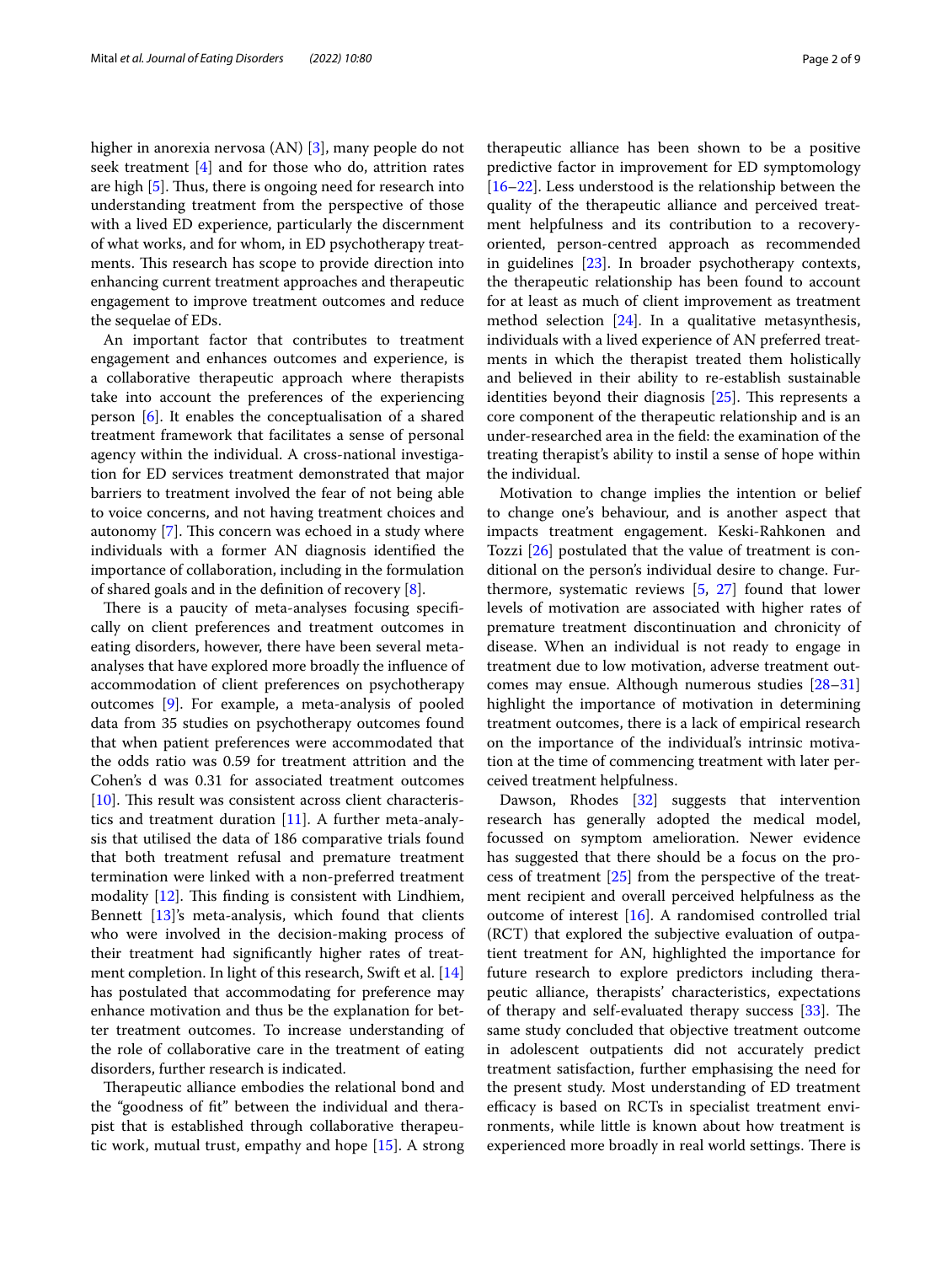limited literature regarding an integrated understanding of factors related to perceptions of therapy experiences, and putative treatment engagement. In sum, to further the development of evidence-based practice for eating disorders, it is relevant to explore therapy-related determinants of perceived treatment helpfulness.

Therefore, the present study was designed to explore the relative strength of associations between determinants of participants' eating disorder treatment experiences with overall perceived helpfulness of treatment through describing features associated with their most and least helpful treatment experiences. We hypothesised that the following would be associated with positively, and if absent, negatively perceived treatment helpfulness: (1) a collaborative treatment approach that provided freedom of choices around change, (2) a therapist who was perceived to understand the participant and address their concerns, (3) a therapist who was perceived to instil hope, and (4) if change was retrospectively identifed as important or possible to the individual.

# **Methods**

# **Design**

The present study is a cross-sectional quantitative analysis of self-reported eating disorder treatment experiences. An online questionnaire, *Eating Disorders Treatment Experiences Survey* was disseminated through advertising on social media via eating disorder Facebook sites in Australia, New Zealand, USA, and UK. Due to snowball sampling, participants from other countries also participated and were included in the study. The online survey was hosted by Qualtrics.com and completed anonymously. After being presented with information regarding the survey, all participants endorsed consent.

### **Participants**

Participants were included if they reported that they were "currently receiving treatment" or had "received treatment but not currently" for an ED. Participants were excluded for incomplete responses in the "most positive treatment experience" or "least positive treatment experience" items. Using a G\*Power analysis [[34](#page-8-23)], the sample  $(n=235)$  was considered to have ample statistical power for hypothesis testing at the 0.40 and 0.20 level.

# **Outcome measures**

#### *Demographic features*

Participants' age, weight, and height (to calculate body mass index, BMI,  $\text{kg/m}^2$ ), country of residence, marital status, gender, and diagnosis type were self-reported.

# *Eating disorder examination questionnaire short (EDE‑QS)*

The EDE-QS  $[35]$  $[35]$  is a 12-item questionnaire in which increasing scores correspond with worsening severity of ED symptomology. The EDE-QS has demonstrated good discriminatory power compared to other instruments for ED screening when participants score 15 or higher (range 0–36) [[36\]](#page-8-25). Gideon, Hawkes [\[35\]](#page-8-24) found the EDE-QS to demonstrate a high internal consistency with Cronbach's  $\alpha = 0.913$ . The present study demonstrated a high internal consistency, Cronbach's  $\alpha$  = 0.904, N = 12.

# *Hospital anxiety and depression scale (HADS)*

The HADS  $[37]$  $[37]$  is a brief questionnaire where 7 items rate anxiety and depression scores respectively. Scores range from 0 to 21 for each subset with increasing scores refecting increased severity of disease. A 28-study systematic review and meta-analysis [\[38](#page-8-27)] found that scores of 10 or 11 represented a sensitivity of 0.80 for mental health disorders. In the present sample, for the anxiety subset Cronbach's  $\alpha$  = 0.857 and for the depression subset  $\alpha$  = 0.845.

#### *Least helpful/most helpful therapy items*

Participants completed a series of items scored on Likert scales ( $-50$  to 50, range=100). These were adapted from *Session Rating Scal*e [[39](#page-8-28)] regarding individual and therapy related factors in participants' most helpful and least helpful treatment experiences (see Additional fle [1:](#page-7-3) Appendix). For the present study, the two items related to treatment approach, that is, "took into consideration my treatment preference" and "gave me freedom to make my own choices around change" were averaged to form the frst explanatory variable [[1](#page-7-0)]. Similarly, "I felt understood by the therapist" and "the therapist addressed my concerns" were averaged to produce the second explanatory variable  $[2]$  $[2]$ . "The therapist did instil hope for recovery" was used as the third explanatory variable [\[3\]](#page-7-2). "When I sought this treatment, I thought change was important or possible" was used as the fourth explanatory variable  $[4]$  $[4]$ . The criterion (dependent) variable of interest was the item "Overall, how helpful do you think your eating disorder treatment was?". Internal consistency was high for most helpful and least helpful therapy items,  $\alpha = 0.926$  and  $\alpha$  = 0.868 respectively. Finally, participants' mood at the time of each treatment experience was recorded on a 4-point scale, in which a score of 1 was extremely negative and 4 was positive.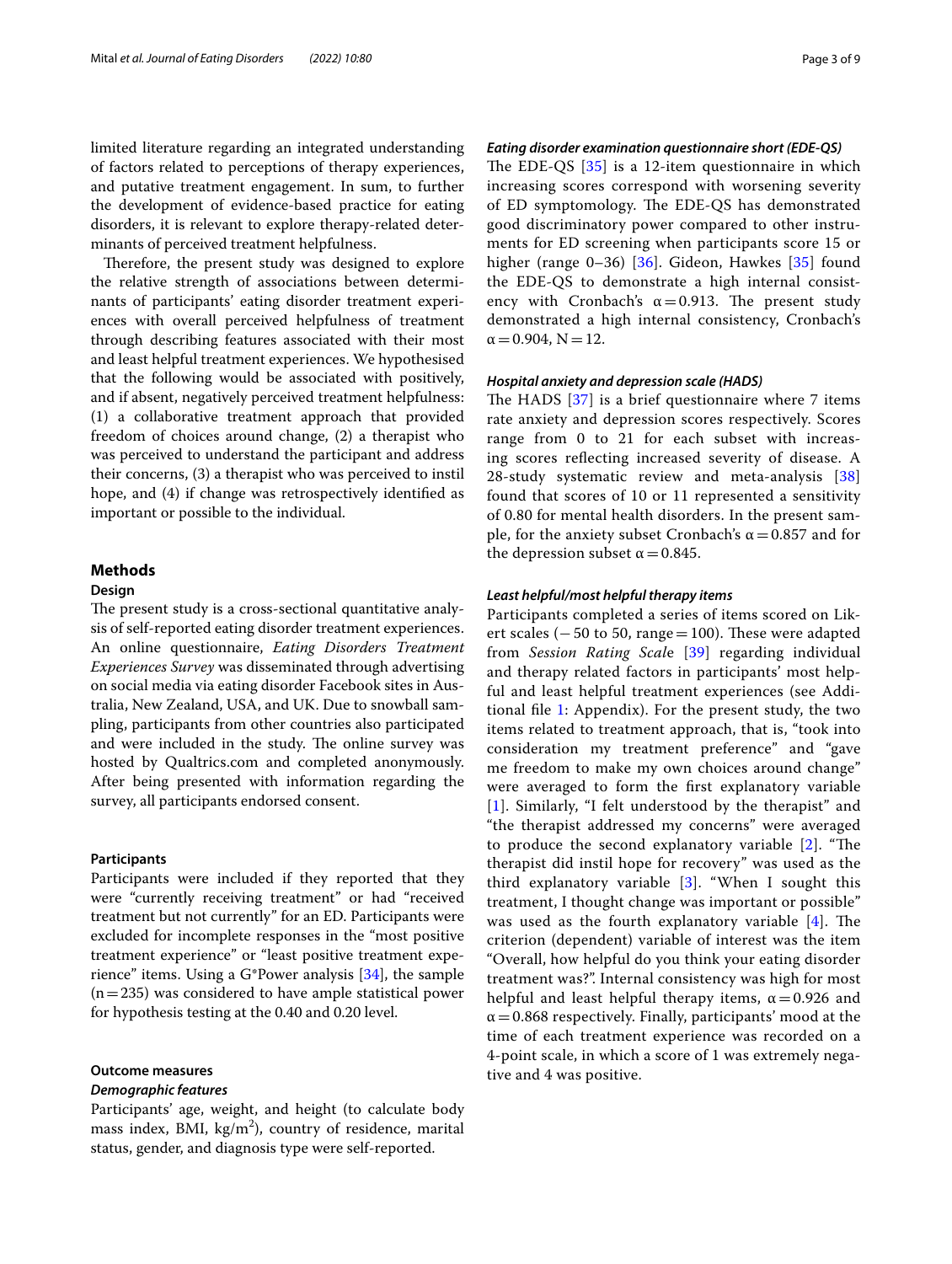## **Statistical analyses**

# *Demographic and clinical features*

Descriptive analyses for demographic and clinical features of the participants were performed using SPSS Version 27.0 [[40\]](#page-8-29).

# *Correlations*

Due to violations of normality, Spearman's non-parametric bivariate correlation analyses were conducted to investigate the relationships between the hypothesized variables and the perceived ratings of treatment helpfulness. SPSS Version 27.0 was used [\[40](#page-8-29)].

# *Multiple linear regressions*

Once all assumptions had been met, multiple linear regression models were ftted for dependent variables: *MH Helpfulness* (overall perceived treatment helpfulness for most helpful treatment) and *LH Helpfulness* (overall perceived helpfulness for least helpful treatment). For both most helpful treatment  $(n=229)$  and least helpful treatment models ( $n=225$ ), the determinants were: (1) treatment considered the participant's preferences and provided freedom of choices around change, (2) therapist was perceived to have understood the participant and addressed their concerns, (3) therapist rating to have instilled a sense hope and (4) whether change was retrospectively identifed as important or possible. All statistical tests for the independent variables were performed at the level of 5% signifcance (alpha=5%). We checked multi-collinearity among the four explanatory variables using the variance infation factor (VIF) and found that none were greater than 10. Thus, indicating lack of multicollinearity.

## *Exploratory analysis*

The dependent variable, MH Helpfulness, was negatively skewed, therefore a cubic transformation was required to have the residuals follow a normal distribution  $[41]$  $[41]$ . The coefficient of skewness in the untransformed model was  $-1.156$  and was reduced to  $-0.369$  following cubic transformation. The dependent variable, LH Helpfulness, was positively skewed and consequently, a squared root transformation was required  $[41]$  $[41]$ . The coefficient of skewness in the untransformed model was 1.108 and following the squared root transformation was reduced to 0.377. We also attempted log and reciprocal transformations due to their relative ease of interpretation. Using these transformations however, the residuals of *LH Helpfulness* did not follow normal distribution and thus failed to achieve our objective. The residuals of both transformed models were found to be normally distributed using a Shapiro– Wilk test [[42](#page-8-31)]. To check for homoscedasticity of variance of these models, we performed the Breusch-Pagan test which supported the homoscedasticity assumption [\[43](#page-8-32)]. The median scores for overall perceived treatment helpfulness, a collaborative treatment approach that provided freedom of choices around change, a therapist who was perceived to understand the participant and address their concerns, a therapist who was perceived to instil hope, and if change was retrospectively identifed as important or possible to the individual, were compared between most helpful and least helpful treatment experiences using the Wilcoxon Signed Rank Test.

Following the transformations of the dependent variables, SAS version 9.4 was used to perform multiple linear regressions on each of the models [\[44](#page-8-33)]. To fnd the regression coefficients and their 95% confidence intervals for *MH Helpfulness* on the original scale, we backtransformed the results of the multiple linear regressions. The estimated standard errors were back-transformed using the Delta method  $[45]$ , for which R 3.6.6, package 'msm' [\[46](#page-8-35)] was used. For *LH Helpfulness*, it is not recommended to back-transform to the original scale due to the nature of the squared root transformation. Negative predictions are squared and become positive values, thus introducing non-monotonicity in the model. Therefore, the transformed model was used to evaluate signifcant predictors, rather than a back-transformed model. For a back-transformed model in the case of *MH Helpfulness*, p-values cannot be calculated on the original scale. Thus, for uniformity, statistical signifcance for all determinants in both models was determined using the 95% confdence interval of the partial regression coefficient.

# **Results**

# **Demographic and clinical features of participants**

A total of 235 participants were included in the present study; 218 female, 2 male, 15 non-binary, median age 22 (IQR 19–28), BMI: median 21.89 (IQR: 19.57–28.73). 68.3% of participants reported a diagnosis of an eating disorder had been made within the preceding seven years. The countries of residence were predominantly developed and of English-speaking background: 59 Australia or New Zealand, 47 UK, 112 USA or Canada, 5 other, 12 missing. Participants had high levels of anxiety (median 13, IQR 10–15) however lower levels of depression (median 7, IQR 4–11). The median EDE-QS score was 21 (IQR 22–36), which is at a likely clinical level of severity in ED symptomology. All other descriptive statistics for demographic and clinical features of participants are contained within Table [1](#page-4-0).

The median scores for all variables of interested were compared between most helpful and least helpful treatment experiences using the Wilcoxon Signed Rank Test. All were signifcantly diferent favouring the most helpful treatment experience (standardised test statistic,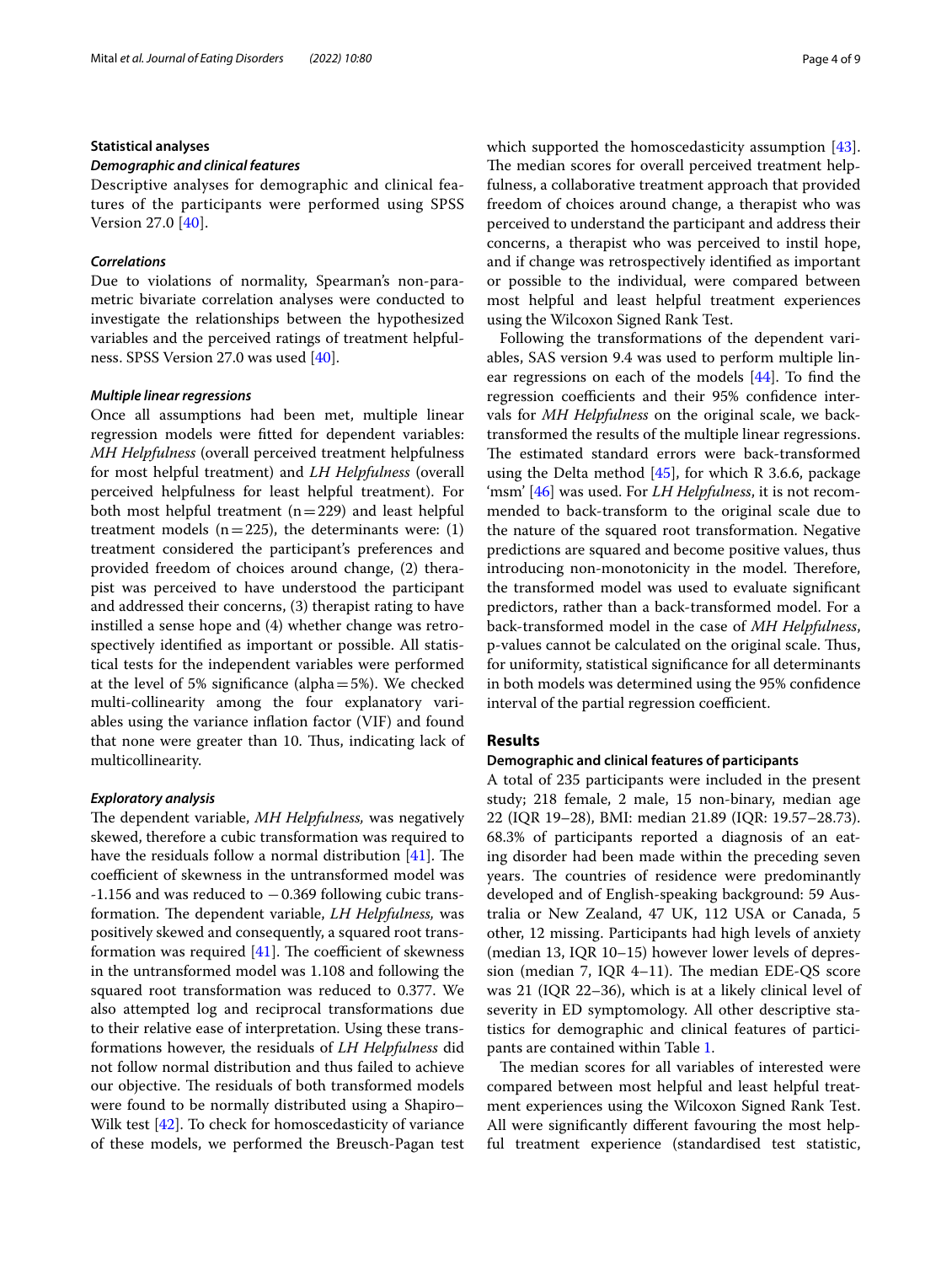<span id="page-4-0"></span>

|  |  |  | Table 1 Demographic and clinical features of the participants |
|--|--|--|---------------------------------------------------------------|
|--|--|--|---------------------------------------------------------------|

| <b>Feature</b>                                       |                | <b>Statistic</b> |  |
|------------------------------------------------------|----------------|------------------|--|
|                                                      | N              | %                |  |
| Marital status                                       |                |                  |  |
| Single                                               | 135            | 57.4             |  |
| In a relationship (not De-Facto/Married)             | 50             | 21.3             |  |
| De-Facto/Married                                     | 29             | 12.3             |  |
| Separated/Divorced/Widowed                           | 9              | 3.8              |  |
| Missing                                              | 12             | 5.1              |  |
| Total                                                | 235            |                  |  |
| Self-reported eating disorder diagnosis              |                |                  |  |
| Anorexia Nervosa                                     | 157            | 66.8             |  |
| Bulimia Nervosa                                      | 18             | 7.7              |  |
| <b>Binge Eating Disorder</b>                         | 9              | 3.8              |  |
| Orthorexia Nervosa                                   | 1              | 0.4              |  |
| Multiple Eating Disorders                            | 17             | 7.2              |  |
| Eating Disorder not otherwise specified (EDNOS)      | 29             | 12.3             |  |
| Missing                                              | $\overline{4}$ | 1.7              |  |
| Total                                                | 235            |                  |  |
| Treatment history                                    |                |                  |  |
| Currently receiving treatment for an eating disorder | 90             | 38.3             |  |
| Received treatment in the past but not currently     | 145            | 61.7             |  |
| Total                                                | 235            |                  |  |
| Mood recollection at time of least helpful treatment |                |                  |  |
| Extremely negative                                   | 96             | 40.9             |  |
| Negative                                             | 77             | 32.8             |  |
| Neither positive nor negative                        | 47             | 20               |  |
| Positive                                             | 14             | 6                |  |
| Missing                                              | 1              | 0.04             |  |
| Total                                                | 235            |                  |  |
| Mood recollection at time of most helpful treatment  |                |                  |  |
| Extremely negative                                   | 52             | 22.1             |  |
| Negative                                             | 63             | 26.8             |  |
| Neither positive nor negative                        | 77             | 32.8             |  |
| Positive                                             | 43             | 18.3             |  |
| Missing                                              | 0              | 0                |  |
| Total                                                | 235            |                  |  |
| Treatment modality for least helpful treatment       |                |                  |  |
| Inpatient                                            | 60             | 25.5             |  |
| Group therapy                                        | 18             | 7.7              |  |
| <b>CBT</b>                                           | 21             | 8.9              |  |
| Family based therapy                                 | 18             | 7.7              |  |
| Other therapy                                        | 38             | 16.2             |  |
| Dietitian                                            | 15             | 6.4              |  |
| Pharmacotherapy                                      | 8              | 3.4              |  |
| Other                                                | 25             | 10.6             |  |
| Partial hospitalisation/day program                  | 22             | 9.4              |  |
| Unknown                                              | 10             | 4.3              |  |
| Total                                                | 235            |                  |  |
| Treatment modality for most helpful treatment        |                |                  |  |
| Inpatient                                            | 25             | 10.6             |  |
|                                                      |                |                  |  |

# **Table 1** (continued)

| <b>Feature</b>                      | <b>Statistic</b> |      |
|-------------------------------------|------------------|------|
|                                     | N                | $\%$ |
| Group therapy                       | 4                | 1.7  |
| CBT                                 | 20               | 8.5  |
| Family based therapy                | 4                | 1.7  |
| Other therapy                       | 70               | 29.8 |
| Dietitian                           | 17               | 7.2  |
| Pharmacotherapy                     | 4                | 1.7  |
| Other                               | 48               | 20.4 |
| Partial hospitalisation/day program | 31               | 13.2 |
| Unknown                             | 12               | 5.1  |
| Total                               | 235              |      |

P<0.001 for all). Overall perceived treatment helpfulness (Standardised test statistic  $Z=12.779$ ), a collaborative treatment approach that provided freedom of choices around change  $(Z=12.168)$ , a therapist who was perceived to understand the participant and address their concerns  $(Z=12.470)$ , a therapist who was perceived to instil hope  $(Z=10.789)$ , and if change was retrospectively identifed as important or possible to the individual  $(Z=4.287)$ .

# **Correlations between four explanatory variables**

Results from the Spearman's non-parametric bivariate correlation analysis between the four explanatory variables and perceived treatment helpfulness are presented in Table [2](#page-5-0). All variables were found to have statistically signifcant positive correlations at the 0.05 level (2-tailed) between determinants and perceived helpfulness except for the fourth explanatory variable, that is, change retrospectively identifed as important or possible in the least helpful treatment experience.

# **Multiple linear regressions**

The predictor variables were ranked in order of contribution  $(R^2)$  to perceived treatment helpfulness. That is,  $\mathbb{R}^2$  represents the proportion of variance for overall perceived treatment helpfulness as explained by each predictor variable. Partial regression coefficient (B), standard error (se) and the 95% confdence interval (CI) in Table [3](#page-5-1) and [4](#page-5-2) for *MH Helpfulness* and *LH Helpfulness* respectively.

The adjusted  $\mathbb{R}^2$  of the back-transformed, most helpful model was 0.5995; that is, 59.95% of the total variance in *MH Helpfulness* was explained by the four explanatory variables after adjusting for their number. The explanatory variable, a therapist who was perceived to understand the participant and address their concerns and the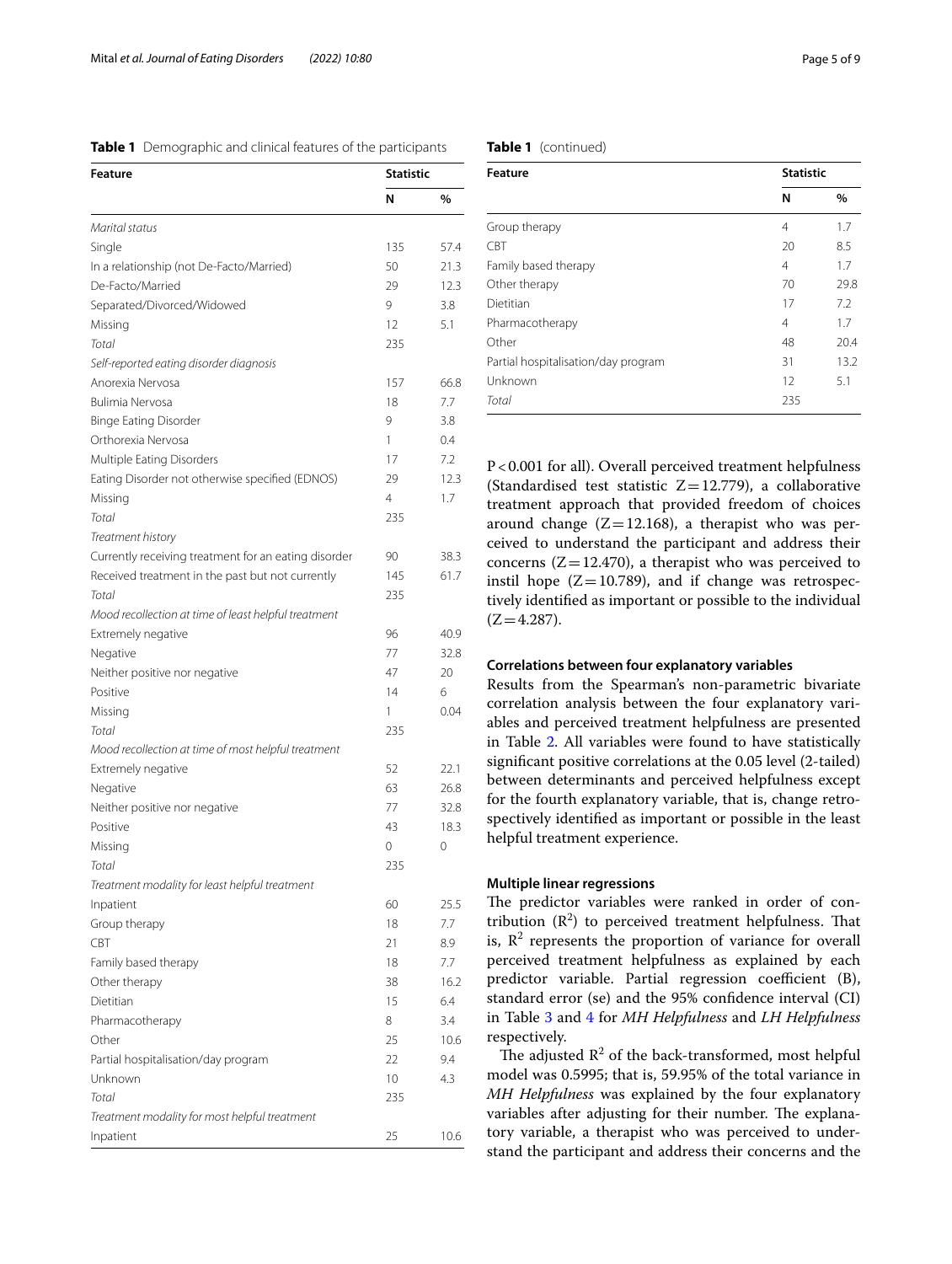<span id="page-5-0"></span>**Table 2** Associations between overall most and least helpful therapy experiences and therapist/treatment qualities

| Therapist/Treatment qualities                                                                                                 | <b>MH Overall helpfulness</b> | LH overall helpfulness |
|-------------------------------------------------------------------------------------------------------------------------------|-------------------------------|------------------------|
| Spearman's rho (p)                                                                                                            |                               |                        |
| Treatment approaches that took into account participant treatment preferences and<br>provided freedom of choice around change | $0.543* (< 0.005)$            | $0.537* (< 0.005)$     |
| Therapist perceived to have understood them and addressed their concerns                                                      | $0.641* (< 0.005)$            | $0.654*$ (< 0.005)     |
| Therapist perceived to have instilled hope                                                                                    | $0.718*(<0.005)$              | $0.606*$ (< 0.005)     |
| Change retrospectively identified as important or possible                                                                    | $0.179*$ (0.006)              | 0.128(0.052)           |
| Correlation significant at the 0.05 level (2-tailed)                                                                          |                               |                        |

Correlation signifcant at the 0.05 level (2-tailed)

<span id="page-5-1"></span>**Table 3** Multiple linear regression of the back-transformed Most Helpful treatment model

| Independent Variable                                                                                                              | B (se)          | 95% CI              | $R^2$ |
|-----------------------------------------------------------------------------------------------------------------------------------|-----------------|---------------------|-------|
| Treatment approaches that took into account participant treatment preferences and<br>provided freedom of choice around change (1) | 12.468* (1.702) | 7.205 to 15.152     | 0.304 |
| Therapist perceived to have understood them and addressed their concerns (2)                                                      | 10.479 (3.565)  | $-10.517$ to 15.132 | 0.171 |
| Therapist perceived to have instilled hope (3)                                                                                    | 19.621* (0.936) | 17.570 to 21.315    | 0.130 |
| Change retrospectively identified as important or possible (4)                                                                    | 7.257 (3.234)   | $-8.549$ to 11.158  | 0.001 |

\* Statistically signifcant result

<span id="page-5-2"></span>**Table 4** Multiple linear regression of the squared root transformed Least Helpful treatment model

| <b>Independent Variable</b>                                                                                                       | B (se)          | 95% CI            | $R^2$ |
|-----------------------------------------------------------------------------------------------------------------------------------|-----------------|-------------------|-------|
| Therapist perceived to have understood them and addressed their concerns (2)                                                      | $0.318*(0.070)$ | 0.180 to 0.456    | 0.195 |
| Treatment approaches that took into account participant treatment preferences and<br>provided freedom of choice around change (1) | 0.084(0.073)    | $-0.060$ to 0.229 | 0.132 |
| Therapist perceived to have instilled hope (3)                                                                                    | $0.217*(0.057)$ | $0.106$ to 0.329  | 0.042 |
| Change retrospectively identified as important or possible (4)                                                                    | 0.025(0.043)    | $-0.060$ to 0.110 | 0.001 |

\* Statistically signifcant result

explanatory variable, change being retrospectively identifed as important or possible, were not found to be statistically signifcant albeit positively correlated with the criterion variable. The remaining explanatory variables were statistically signifcant and positively correlated with the criterion variable. The partial regression coeffcient is interpreted as in the following example: for a therapist who was perceived to have instilled hope [\[3](#page-7-2)] B was 19.621, that is, for a one unit increase in this variable, *MH Helpfulness* increased by 19.621 units.

The adjusted  $\mathbb{R}^2$  of the transformed, least helpful model was 0.358, that is, 35.8% of the variance in squared root of *LH Helpfulness* was accounted for by the four explanatory variables after adjusting for their number. The explanatory variable, a collaborative treatment approach that provided freedom of choices around change and the explanatory variable, change being retrospectively identifed as important or possible, were not found to be statistically signifcant albeit positively correlated with the criterion variable. The remaining explanatory variables were statistically signifcant and positively correlated

with the criterion variable. B in this model should be interpreted with caution. For a treatment that considered treatment preferences and provided freedom of choice around change  $[1]$  $[1]$ , B was estimated to be 0.084, which means that for a one-unit increase in this variable, the squared root of *LH Helpfulness* increased by 0.084 units.

## **Discussion**

The primary objective of this study was to assess participants' most helpful and least helpful treatment experiences through analyses of therapy related factors rated against perceived treatment helpfulness. Results from the Spearman's correlation analysis and subsequent multiple linear regression models, confrmed the posited relationship between therapist related factors and positive perceptions of treatment.

A higher proportion of participants' treatment modality was inpatient treatment in the least helpful treatment model. This may suggest that when autonomy is removed and individual preferences are less accommodated in a more restrictive treatment setting with participants with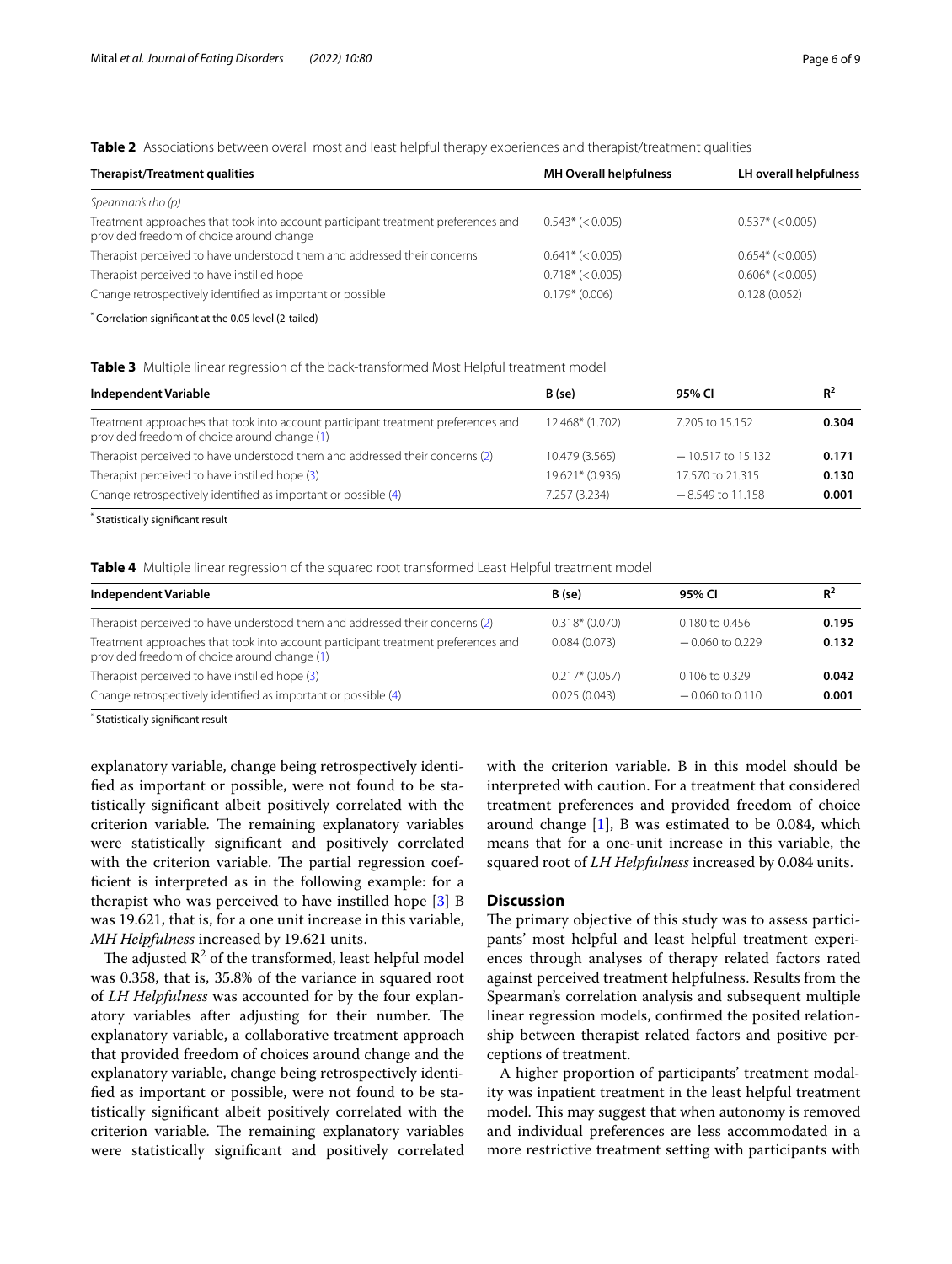more severe ED symptoms, they are less likely to perceive treatment as helpful. In the most helpful treatment model outpatient therapy in many forms dominated treatment modality. When recalling their most helpful treatment, responses demonstrated that a treatment approaches that took into account participants preferences and facilitated room for change, thus providing a greater degree of autonomy, made the most signifcant contribution to overall perceived treatment helpfulness. In the least helpful treatment model, the strongest analysed moderator was a therapist who was perceived to understand the participant and address their concerns. This highlights the impact that bespoke, individualised treatment, or lack thereof, has in participants' least helpful treatment experiences. In both models, the impact of the therapist's ability to instil a sense of hope in overall perceived treatment helpfulness was affirmed. Contrary to our expectation, change being retrospectively identifed as important or possible was not strongly associated with perceived treatment helpfulness.

Results from this study align with those of previous literature and support the importance of therapeutic alliance in predicting a positive treatment response  $[16–19]$  $[16–19]$  $[16–19]$  $[16–19]$ . This study differs however, in that the criterion variable was perceived treatment helpfulness in contrast to objective ED symptom cure. It was expected that participants who perceived their therapist as understanding and addressed their concerns were more likely to view their treatment as positive, forming an integral part of the therapeutic alliance [\[22](#page-8-13)]. Similarly, as hypothesised, a collaborative approach to treatment with a high degree of importance given to individual preferences and freedom was found to demonstrate positive effects on perceived helpfulness, also consistent with existing literature [\[7](#page-8-3), [8\]](#page-8-4).

A major discordant fnding in our study was a lack of strong association between value or belief in change when initiating treatment and positive or negative perceptions of treatment helpfulness. Furthermore, in the most helpful treatment model, this explanatory variable represented the lowest contribution to perceived helpfulness. This contradicts prior studies that postulated an individual's intrinsic value for change was fundamental to aiding recovery  $[26, 47-49]$  $[26, 47-49]$  $[26, 47-49]$  $[26, 47-49]$  $[26, 47-49]$ . This may be explained by motivation being continuously engendered throughout treatment, through means such as motivational interviewing [\[50](#page-8-39)] rather than being a prerequisite for treatment. Dare, Eisler [\[21\]](#page-8-40) suggested that the therapist should synchronise their personal experience with the participant to promote recovery. This is supported in our fndings by the comparatively high contribution to perceived helpfulness attributed to therapeutic alliance, particularly the therapist's ability to instil a sense of hope. It is also important to note that people with AN, who make

up the majority of the present participants (66.8%), tend to have an egosyntonic view of their illness  $[31]$  $[31]$ . Thus, importance or belief in change may have been less valued by these participants than people with other mental health conditions.

There were several limitations identified in the present study. In the present sample, participants were inclined to be younger, female, from a higher-income and predominantly English-speaking country, and have a primary diagnosis of AN. This selection bias is likely a result of the online nature of advertising on social media used for recruitment and limits the generalisability of our fndings to broader ED populations. Further, because of the international recruitment of the survey and to reduce participant assessment burden, ethnicity or race were not asked until the end of the questionnaire and therefore under-reported with few participants completing this fnal demographic section of the survey. Moreover, all items used for the statistical correlation and regression analyses were self-reported and retrospective, rendering them susceptible to recall bias. This may have had several impacts, such as the severity of the participant's negative mood at the time of most helpful treatment being diminished and vice versa. It is also difficult to make assertions regarding efficacy of different treatment modalities in the models as these too were self-reported. Further, measurement of perceived instilled hope, motivation and possibility for change, and perceived treatment helpfulness were single-item scales, diminishing our ability to wholly capture these constructs. Additionally, due to the statistical complications encountered with transformations, the partial regression coefficients from the multiple linear regression analyses could not be compared across the two models. Therapy features of interest have been applied across all treatments, which may confound results in certain scenarios. For example, in inpatient treatment, autonomy may be reduced when compared to an outpatient setting, therefore freedom and preferences around change would be skewed towards lower ratings. The study is also cross-sectional and thus findings are associative, and causality cannot be inferred. Finally, it is important to acknowledge the complexities of experiences of therapy and nature of the therapeutic relationship across the spectrum of mental health disorders and diferent settings which can give rise to diferent fndings regarding the impact of the therapeutic alliance.

To the authors' knowledge, this study has been the frst of its kind to perform a quantitative analysis on both positive and negative treatment experiences for individuals with lived ED experience. As such, multiple linear regression analyses were able to rank variables and compare their relative importance in helpful and unhelpful experiences of therapy. Furthermore, this study specifcally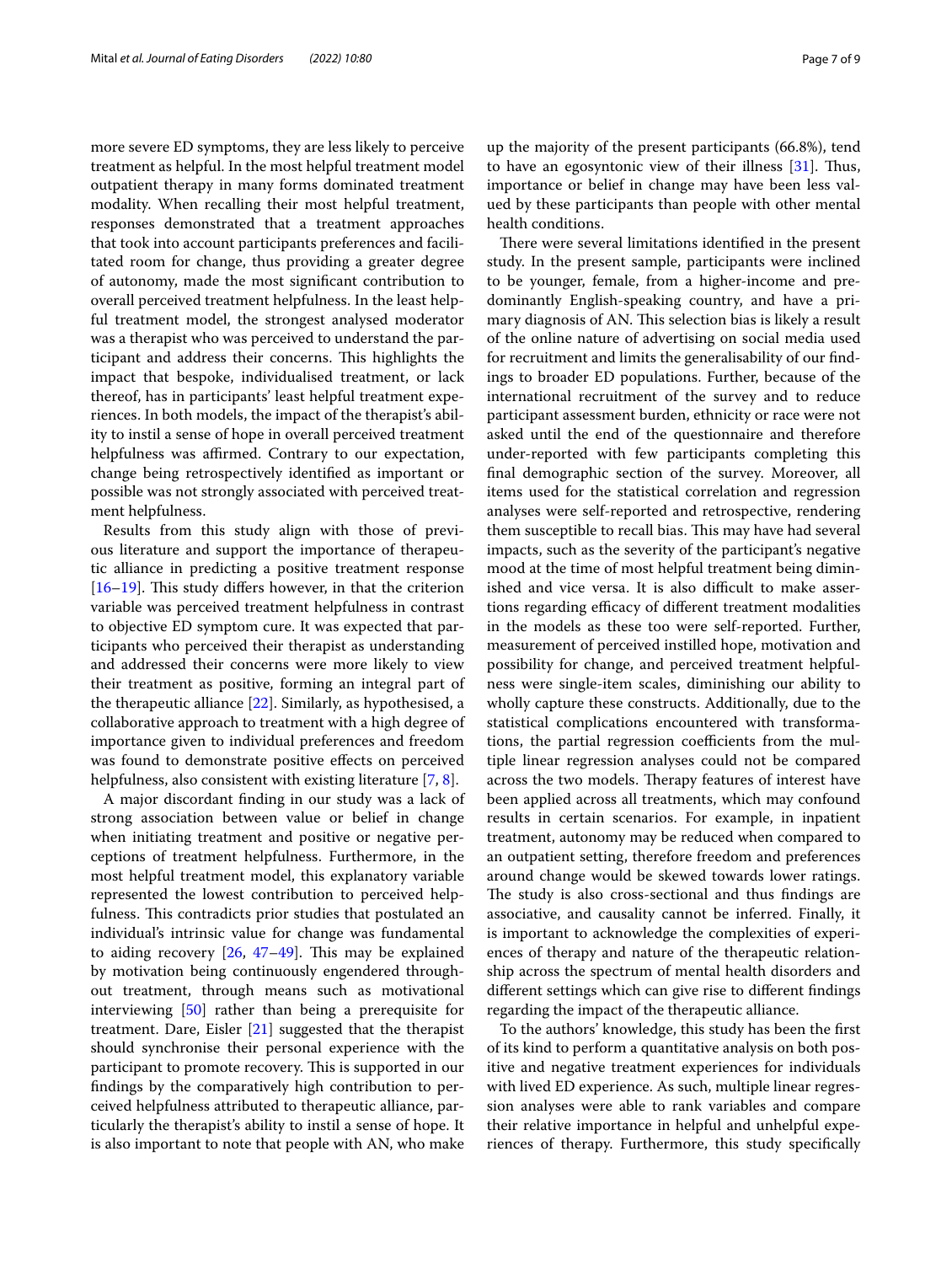explored predictors recommended by Jaite, Pfeifer [\[33](#page-8-22)], including therapeutic alliance, therapists' characteristics, and self-evaluated therapy success. This study also addresses the paucity of research in therapeutic success measured by participant experience rather than therapist-identifed goals [[16\]](#page-8-12). Moreover, there was a large sample size included with ample statistical power, largely due to the international recruitment and community sampling that was achieved in this study. This paper also provides insight into the relative importance of motivation when commencing treatment, a consideration incompletely explained by previous literature [[28–](#page-8-19)[31\]](#page-8-20).

# **Conclusions**

It is anticipated that this study will provide directions for future research and inform a clinically appropriate approach to treatment to improve the individual's satisfaction, treatment completion and clinical outcomes. This paper demonstrates the value of enabling treatment preferences and freedom of choice around change in enhancing perceived treatment helpfulness. Further, the role of the therapeutic alliance through understanding and addressing concerns and instilling hope was clarifed to have signifcant associations with heightened perceptions of treatment. The assumption that motivation needs to be high for perceived change to occur was questioned as it was found to be relatively less strongly associated with perceived treatment helpfulness when compared to other therapy related factors. The findings also suggest that irrespective of the motivation level at the start of therapy, it is appropriate to work with the person to enhance motivation throughout the course of treatment. It may be also appropriate to modify the pace of treatment if the level of motivation is low.

It is recommended that research in this feld is continued, particularly for prospective longitudinal studies to establish causality of determinants for treatment helpfulness. There should be a focus on sampling to include non-AN and male participants to assess the fdelity of our fndings against broader ED populations. Finally, there should be a focus on analysis of objective ED symptomology resolution alongside perceived treatment helpfulness. There are also a number of moderating factors outside of therapy related factors that could be explored in future publications.

#### **Abbreviations**

ED: Eating disorder; DSM-5: Diagnostic and statistical manual of mental disorders; AN: Anorexia nervosa; BN: Bulimia nervosa; BED: Binge eating disorder; ARFID: Avoidant/restrictive food intake disorder; OSFED: Other specifed feeding or eating disorder; UFED: Unspecifed feeding or eating disorder; DALY: Disability adjusted life years; OR: Odds ratio; CI: Confdence interval; RCT: Randomized control trial; EDE-QS: Eating disorder examination–questionnaire short; MH Helpfulness: Dependent variable: perceived treatment

helpfulness for most helpful treatment; LH Helpfulness: Dependent variable: perceived treatment helpfulness for least helpful treatment; IQR: Interquartile range; B: Partial regression coefficient; se: Standard error; R<sup>2</sup>: Coefficient of determination.

#### **Supplementary Information**

The online version contains supplementary material available at [https://doi.](https://doi.org/10.1186/s40337-022-00601-1) [org/10.1186/s40337-022-00601-1](https://doi.org/10.1186/s40337-022-00601-1).

<span id="page-7-3"></span>**Additional fle 1: Appendix.** Survey measures.

#### **Acknowledgements**

The Eating Disorders Treatment Experiences Survey was designed by Dr Janet Conti, Professor Phillipa Hay and Professor Tanya Meade.

#### **Author contributions**

RM, JC and PH conceived this publication and its methods; RM wrote the frst draft; HM contributed to study design and conducted the multiple linear regressions. All authors edited the manuscript and read and approved the final manuscript.

#### **Funding**

The study was supported by internal funds from School of Psychology (survey costs) and School of Medicine (Summer Scholarship to Rahul Mital) Western Sydney University.

#### **Availability of data and materials**

Data are available from the authors upon request.

#### **Declarations**

#### **Ethics approval and consent to participate**

Ethics approval was obtained from the Western Sydney University Human Research and Ethics Committee (HREC), (Reference H11739) and all participants completed informed consent.

#### **Consent for publication**

Not applicable.

#### **Competing interests**

PH is an Editor-in-Chief of Journal of Eating Disorders and PH receives royalties/honoraria from various publications, is Chair of the National Eating Disorders Collaboration Steering Committee in Australia (2019-) and is a consultant to Takeda Pharmaceuticals. All views in this paper are her own. RM, JC and HM declare no competing interests.

#### **Author details**

<sup>1</sup> School of Medicine, Western Sydney University, Locked Bag 1797 Penrith South 2715, Sydney, Australia. <sup>2</sup> Translational Health Research Institute, Western Sydney University, Sydney, Australia. <sup>3</sup> South West Sydney Local Health District, Campbelltown, Australia. <sup>4</sup>School of Psychology, Western Sydney University, Sydney, Australia.

Received: 31 December 2021 Accepted: 23 May 2022 Published online: 14 June 2022

#### **References**

- <span id="page-7-0"></span>1. Hay PJ, Mond J, Buttner P, Darby A. Eating disorder behaviors are increasing: fndings from two sequential community surveys in South Australia. PLoS ONE. 2008;3(2): e1541.
- <span id="page-7-1"></span>2. Galmiche M, Déchelotte P, Lambert G, Tavolacci MP. Prevalence of eating disorders over the 2000–2018 period: a systematic literature review. Am J Clin Nutr. 2019;109(5):1402–13.
- <span id="page-7-2"></span>3. Arcelus J, Mitchell AJ, Wales J, Nielsen S. Mortality rates in patients with anorexia nervosa and other eating disorders. A meta-analysis of 36 studies. Arch Gen Psychiatry. 2011;68(7):724–31.